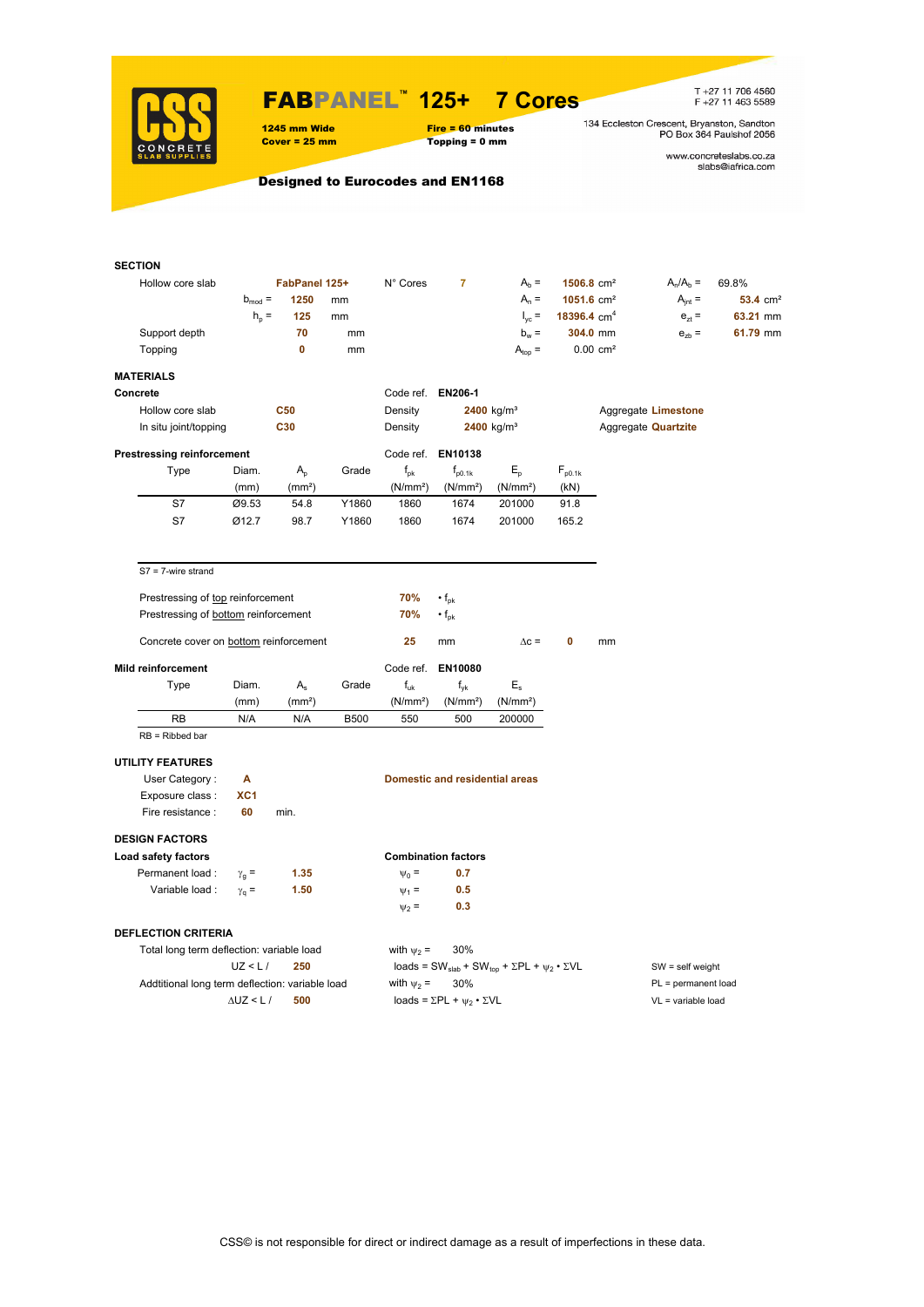

## FABPANEL**™ 125+ 7 Cores**

1245 mm Wide Fire = 60 minutes<br>
Cover = 25 mm Topping = 0 mm  $Topping = 0$  mm

T+27 11 706 4560<br>F+27 11 463 5589

134 Eccleston Crescent, Bryanston, Sandton<br>PO Box 364 Paulshof 2056

www.concreteslabs.co.za<br>slabs@iafrica.com

Designed to Eurocodes and EN1168

### **This Load Span Table is for guidance only and should not be considered as a complete calculation.**

| <b>Reinforcement type</b>          |         | <b>STR 01</b> | <b>STR 02</b> |  |  |  |  |
|------------------------------------|---------|---------------|---------------|--|--|--|--|
| <b>Top reinforcement</b>           |         |               |               |  |  |  |  |
| <b>Bottom reinforcement</b>        |         | 6xØ9.53       | 8xØ9.53       |  |  |  |  |
| Reinforcement (kg/m <sup>2</sup> ) |         | 2.07          | 2.76          |  |  |  |  |
| $M_{Rd}$                           | (kNm/m) | 35.8          | 45.4          |  |  |  |  |
| $V_{nc,Rd}$                        | (kN/m)  | 34.7          | 35.7          |  |  |  |  |
| $V_{c, Rd}$                        | (kN/m)  | 26.4          | 37.5          |  |  |  |  |

| <b>Permanent</b><br>load | <b>Variable</b><br>load  |      |      | <b>CLEAR SPAN (IN METERS)</b> |                                        |  |            |  |  |  |  |
|--------------------------|--------------------------|------|------|-------------------------------|----------------------------------------|--|------------|--|--|--|--|
| $g$ (kN/m <sup>2</sup> ) | $q$ (kN/m <sup>2</sup> ) |      |      |                               | $\frac{L_{\text{sup}}}{L_{\text{sup}}$ |  | <b>Sup</b> |  |  |  |  |
| 1.50                     | 1.50                     | 6.11 | 6.37 |                               |                                        |  |            |  |  |  |  |
| 1.50                     | 2.00                     | 5.96 | 6.21 |                               |                                        |  |            |  |  |  |  |
| 1.50                     | 2.50                     | 5.82 | 6.06 |                               |                                        |  |            |  |  |  |  |
| 1.50                     | 3.00                     | 5.57 | 5.93 |                               |                                        |  |            |  |  |  |  |
| 1.50                     | 3.50                     | 5.36 | 5.80 |                               |                                        |  |            |  |  |  |  |
| 1.50                     | 4.00                     | 5.17 | 5.68 |                               |                                        |  |            |  |  |  |  |
| 1.50                     | 5.00                     | 4.84 | 5.46 |                               |                                        |  |            |  |  |  |  |
| 1.50                     | 6.00                     | 4.57 | 5.15 |                               |                                        |  |            |  |  |  |  |
| 1.50                     | 7.00                     | 4.34 | 4.89 |                               |                                        |  |            |  |  |  |  |
| 1.50                     | 8.00                     | 4.13 | 4.48 |                               |                                        |  |            |  |  |  |  |
| 1.50                     | 9.00                     | 3.82 | 4.12 |                               |                                        |  |            |  |  |  |  |
| 1.50                     | 10.00                    | 3.55 | 3.83 |                               |                                        |  |            |  |  |  |  |
| 1.50                     | 12.50                    | 3.06 | 3.24 |                               |                                        |  |            |  |  |  |  |
| 1.50                     | 15.00                    | 2.70 | 2.81 |                               |                                        |  |            |  |  |  |  |
| 1.50                     | 20.00                    | 2.25 | 2.30 |                               |                                        |  |            |  |  |  |  |

#### **SECTION - self weight**

| Precast slab:           | 1.98 | kN/m <sup>2</sup> |                                |      |                   |                            |
|-------------------------|------|-------------------|--------------------------------|------|-------------------|----------------------------|
| Joint:                  | 0.10 | kN/m <sup>2</sup> | $\Rightarrow$ Sum =            | 2.08 | kN/m <sup>2</sup> | $(slab + joint)$           |
| Topping :               | 0.00 | kN/m <sup>2</sup> | $\Rightarrow$ Sum =            | 2.08 | kN/m <sup>2</sup> | $(slab + joint + topping)$ |
| <b>UTILITY FEATURES</b> |      |                   |                                |      |                   |                            |
| User Category:          | А    |                   | Domestic and residential areas |      |                   |                            |
| Exposure class:         | XC1  |                   | Fire resistance :              | 60   | min.              |                            |
| ---- ------- -------    |      |                   |                                |      |                   |                            |

**DEFLECTION CRITERIA**

Long term part of variable load  $\psi_2 = 0.3$ 

- Long term TOTAL deflection under self weight of the slab + total permanent load + 30% of the variable load < L / 250 - Long term ADDITIONAL deflection under total permanent load + 30% of the variable load < L / 500